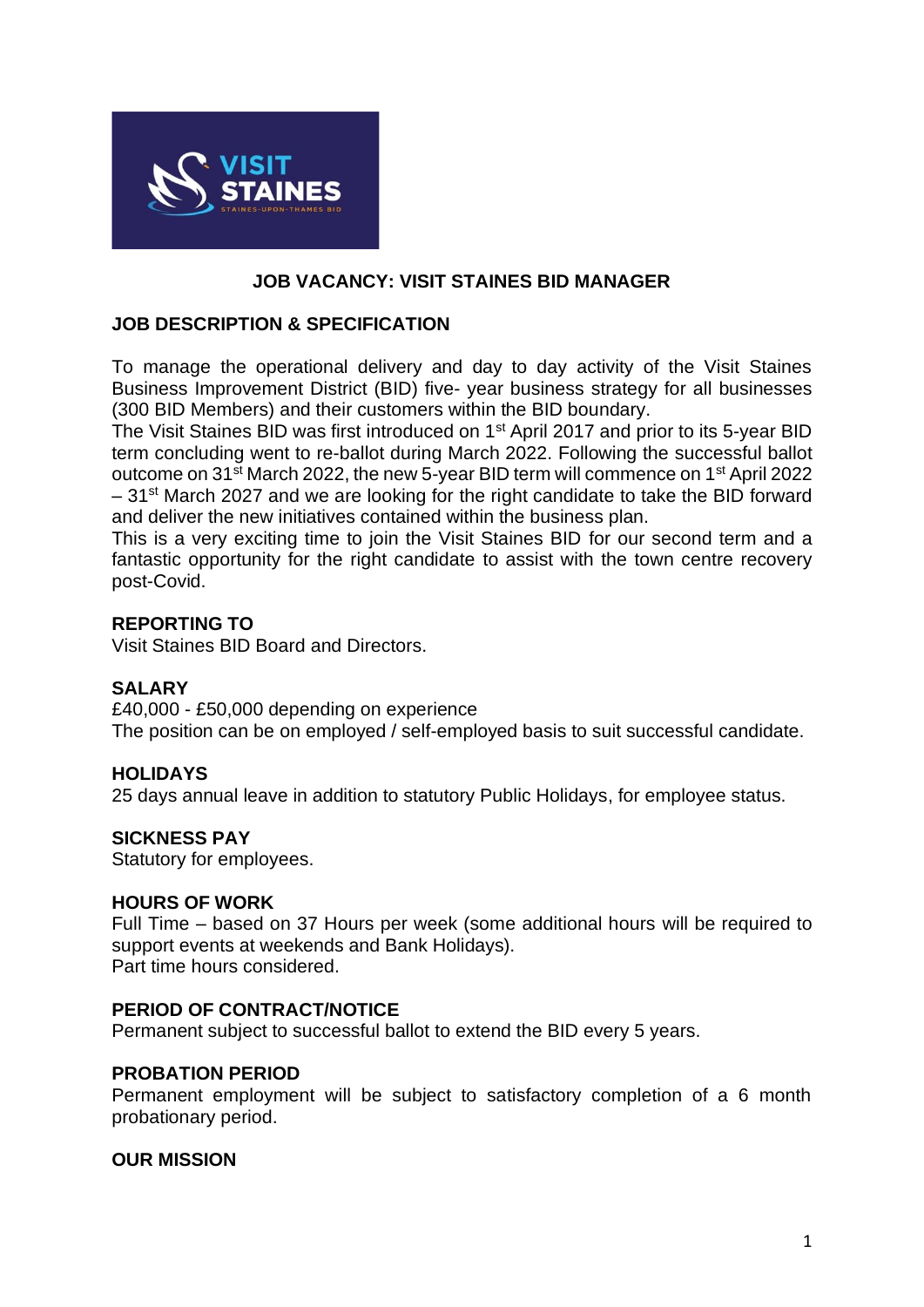Since the legislation was introduced in the UK in 2004, more than 350 Business Improvement Districts (BIDs) have been developed in towns, cities and business parks across the UK with a total investment exceeding £100m annually. Their mission is to introduce new initiatives in the area to boost footfall, spend, dwell time and attract inward investment.

Ultimately, the aim is to maximise a destination and empower local businesses to tackle local issues. Money is raised locally, invested locally, and managed locally. It is a powerful voice for local business to shape our town.

Staines-upon-Thames is not immune to the general challenges High Streets across the UK face. The work of the BID aims to support, safeguard and improve Stainesupon-Thames for businesses, residents and visitors alike, to make the town the best it can be.

# **BID OBJECTIVES**

- Direct and deliver £1.8million of investment in the town centre over the 5 years of the BID.
- Deliver the projects and initiatives set out in the BID business plan 2022 2027 available to view at www.visitstaines.co.uk
- Increase footfall and raise the towns profile through enhanced and targeted marketing, year round events and promotions.
- Improve visitors / shoppers experience and perceptions of the town by helping deliver a safe, clean and welcoming town centre, day and night.
- Make sure the voice of business is heard on key issues.

# **JOB SUMMARY**

- To lead and manage the operational delivery of the BID projects, contracts and initiatives.
- Day to day management of the BID staff and contractors.
- Provide support to the BID Board and Directors.
- Regular engagement with the Local Authorities and other Stakeholder groups.
- Regular liaison with Town Centre businesses
- Liaising with Spelthorne Borough Council regarding the collection of the BID Levy.
- Managing the procurement of services i.e. Christmas Lights, Social Media and Farmers Market provision.

## **KEY RESPONSIBILITIES**

## **Leadership and management of the operational delivery of the BID projects, contracts, and initiatives**

- Manage the overall BID budget in line with financial control procedures to ensure that BID activities are developed within the agreed budget and monitor expenditure and advise the Board of the financial position.
- Manage Staff and Contractors to ensure projects and initiatives are developed in a cost and time efficient manner and ensure that all those involved in the BID understand the contribution they make and identify with the BIDs aims and objectives
- Manage the continued delivery of key recurring projects and contracts such as the annual Town Centre Christmas lights, the floral planters, hanging baskets and High Street digital signs.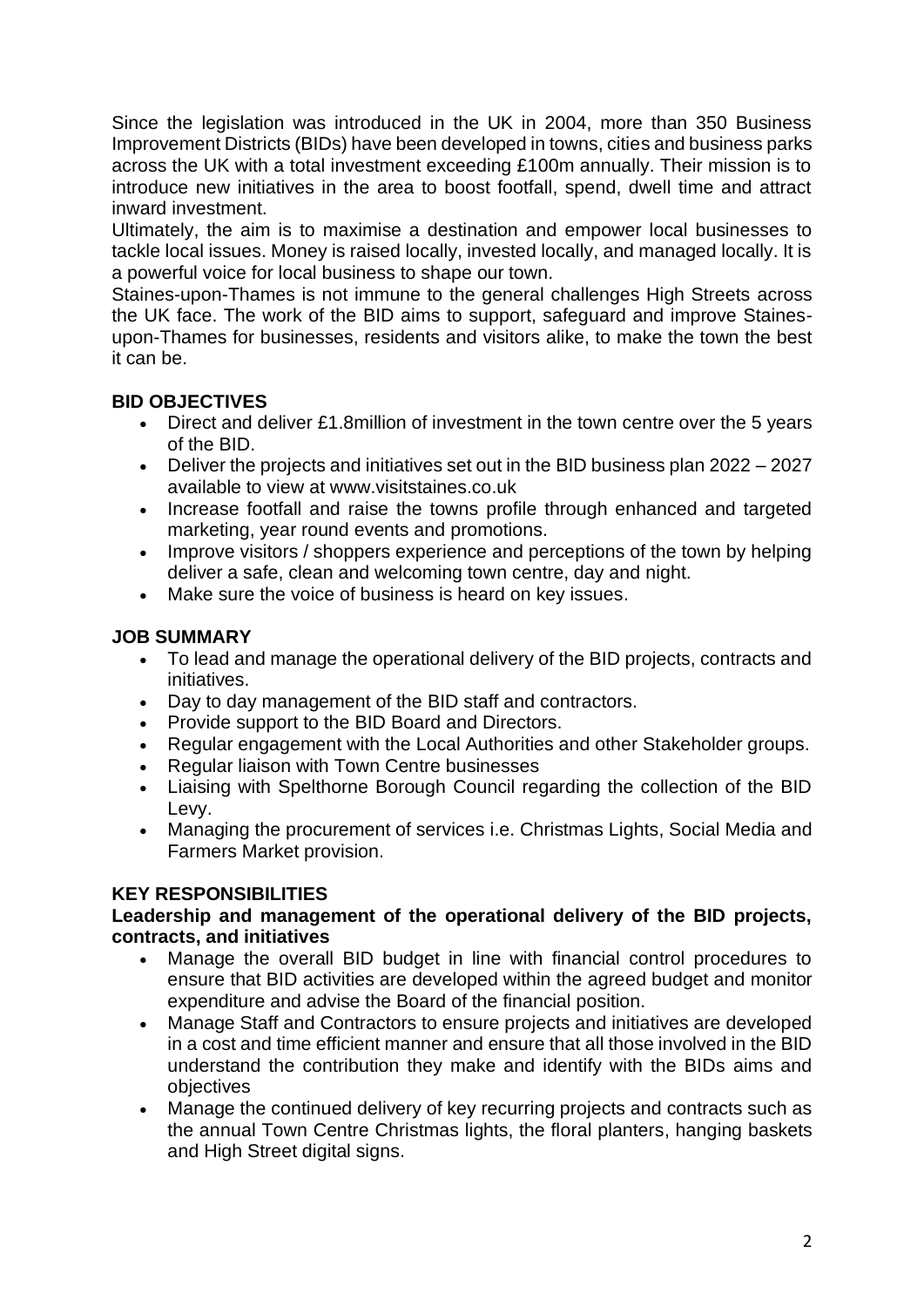- Undertake both operational and strategic projects to sustain the success of the Business Improvement District in line with the BID Business Plan.
- Effectively manage all programmes of work identified within the BID Business Plan.
- Co-ordinate and manage marketing, promotional and associated events to ensure that the town centre is promoted appropriately.
- To work in partnership to develop and help implement any projects and activities relating to the town centre as agreed with the appropriate public agencies and react as appropriate to issues that may affect local businesses and the town centre.
- Take on additional tasks as directed by the BID Board

## **KEY SKILLS & QUALIFICATIONS REQUIRED**

- Minimum five years management and leadership related experience Not for profit experience an advantage.
- Town Centre Manager / BID Manager / Shopping Centre management experience essential.
- Proficiency with Microsoft Office (Word, Excel, Outlook and Powerpoint), databases/CRM systems and social media platforms.
- Able to take responsibility and use good judgement in the application of authority.
- Maintaining the confidentiality of privileged information.
- Ability to multi-task and prioritise in a dynamic work environment.
- Strong attention to detail and ability to work as a team member with minimal supervision.
- Establishing and maintaining effective relationships with key stakeholders, Board Members, local authorities and key businesses with the BID area
- High level of interpersonal and communication skills
- Experience of project and budget management.
- Evidence of knowledge of both public and private sector activities in town centres.
- Ability to communicate both orally and in writing to a wide range of audiences (including ability to write clear and concise reports and presentations)
- An ability to prioritise and remain focused; to organise workloads of self and others with no daily supervision.
- Ability to build and maintain strong working relationships with a diverse set of partners.
- Ability to work under pressure and to tight deadlines
- Ability to develop effective work plans, organise details, set priorities, and meet deadlines.
- Entrepreneurial in nature and with confidence to develop and push forward plans and projects
- Knowledge of company and financial legislation in relation to limited companies.
- Experience of dealing with the media and press would be desirable.
- Experience in marketing or brand management would be desirable.
- Knowledge and experience of the dynamics affecting the retail, hospitality, leisure, office, public and other sectors that have an interest in the town centre would be desirable
- Ability to analyse problems and adopt an innovative approach to finding solutions